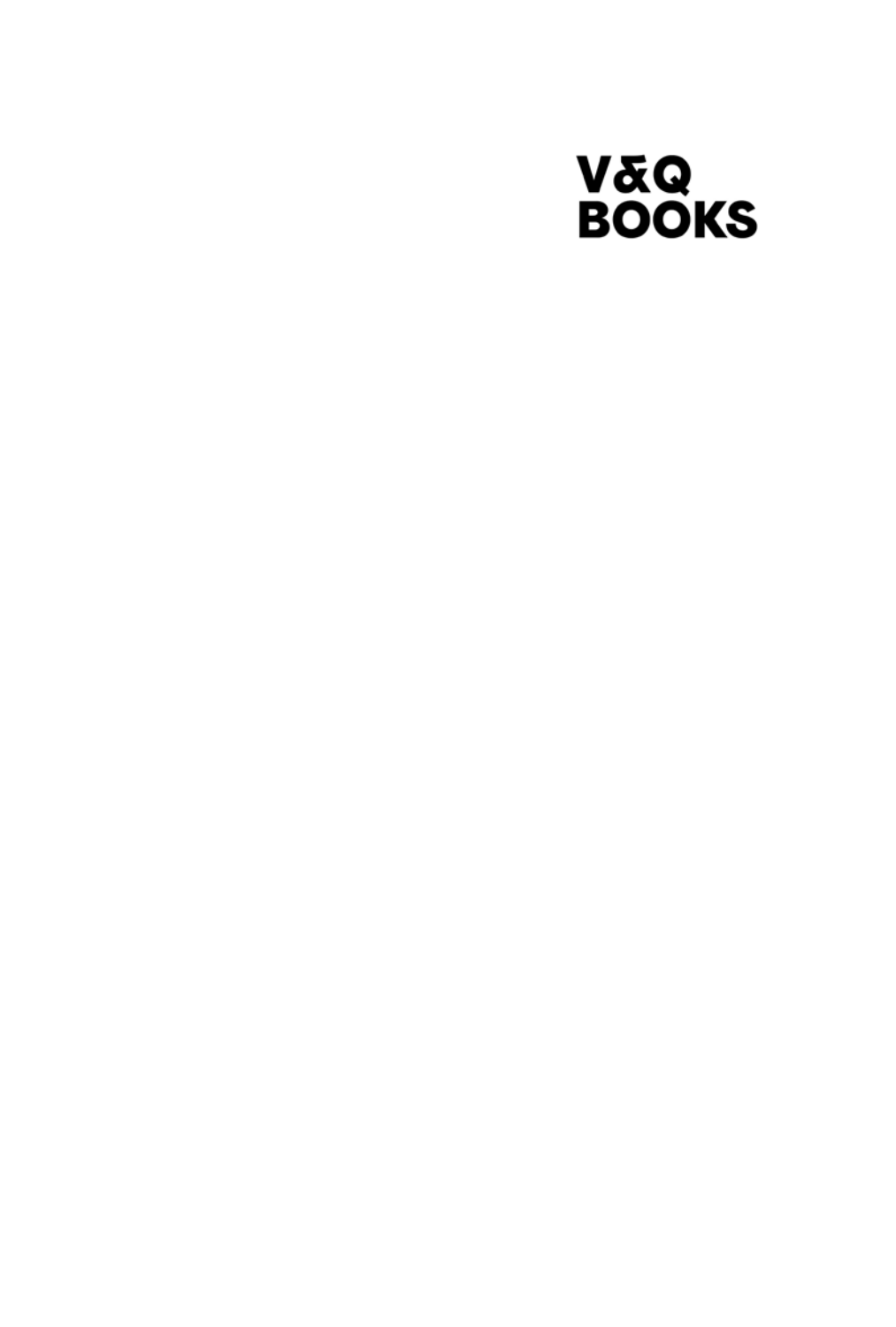Sally McGrane is a Berlin-based writer and freelance journalist for *The New York Times*, *The New Yorker* magazine, and others. Originally from San Francisco, she has worked as a journalist in Russia and Ukraine. She wrote *Odesa at Dawn*, her second spy novel, in Odesa.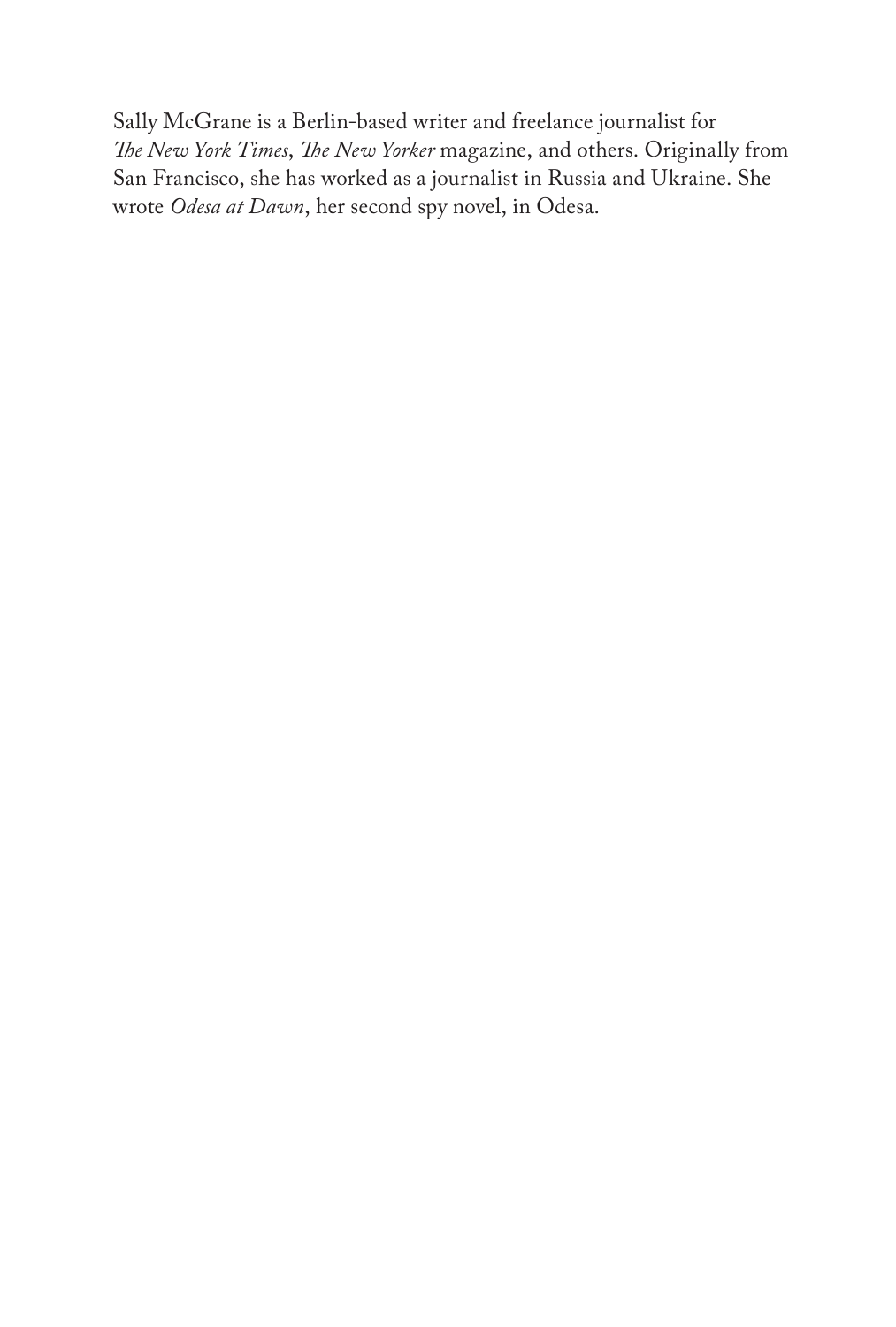## **Odesa at Dawn**

Sally McGrane

V&Q<br>BOOKS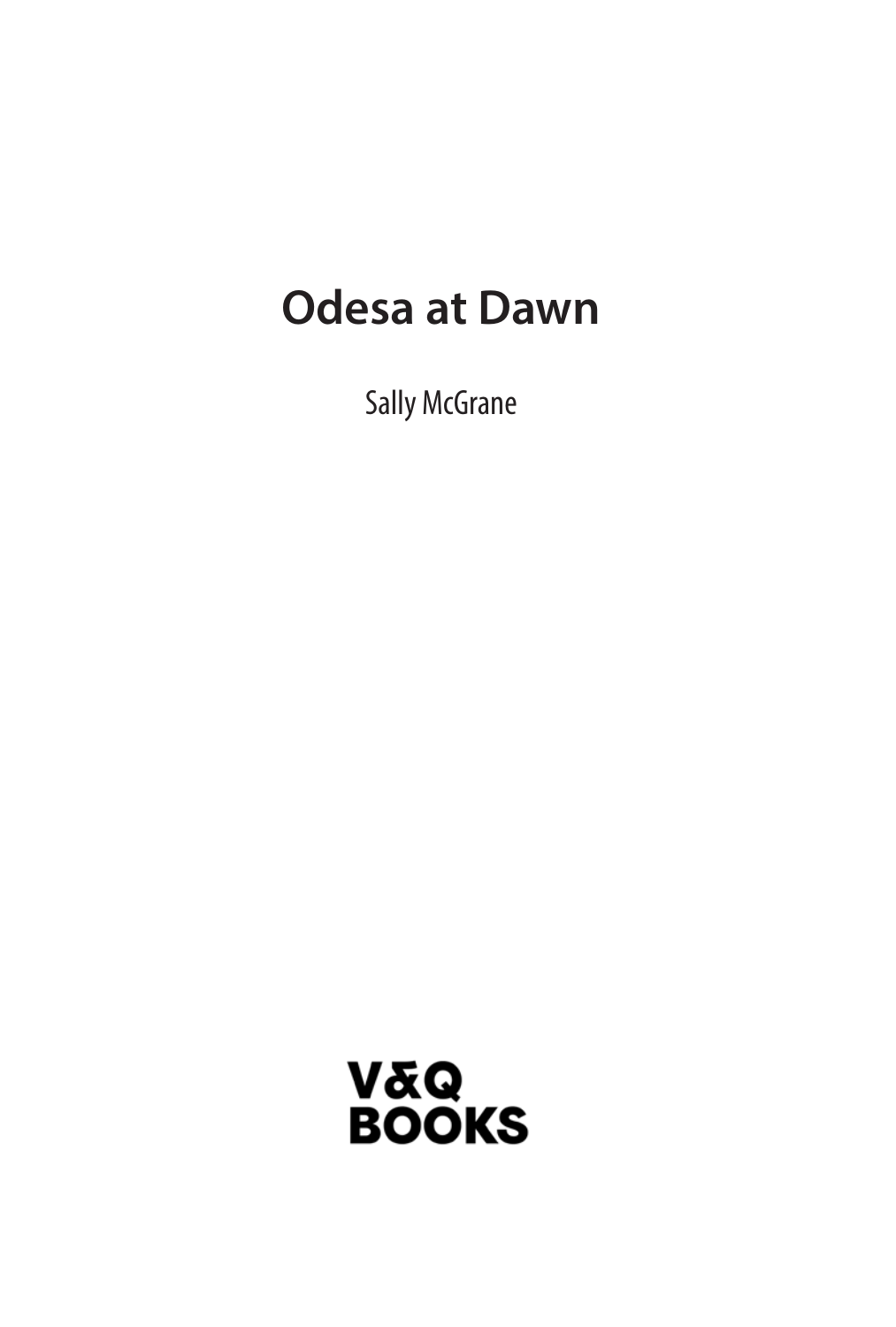V&Q Books, Berlin 2022 An imprint of Verlag Voland & Quist GmbH

Copyright © Sally McGrane Editing: Katy Derbyshire Copy editing: Angela Hirons Author photo: © Gordon Welters Cover photo: Unsplash Cover design: pingundpong Typesetting: Fred Uhde Printing and binding: PBtisk, Příbram, Czech Republic

ISBN: 978-3-86391-338-0

www.vq-books.eu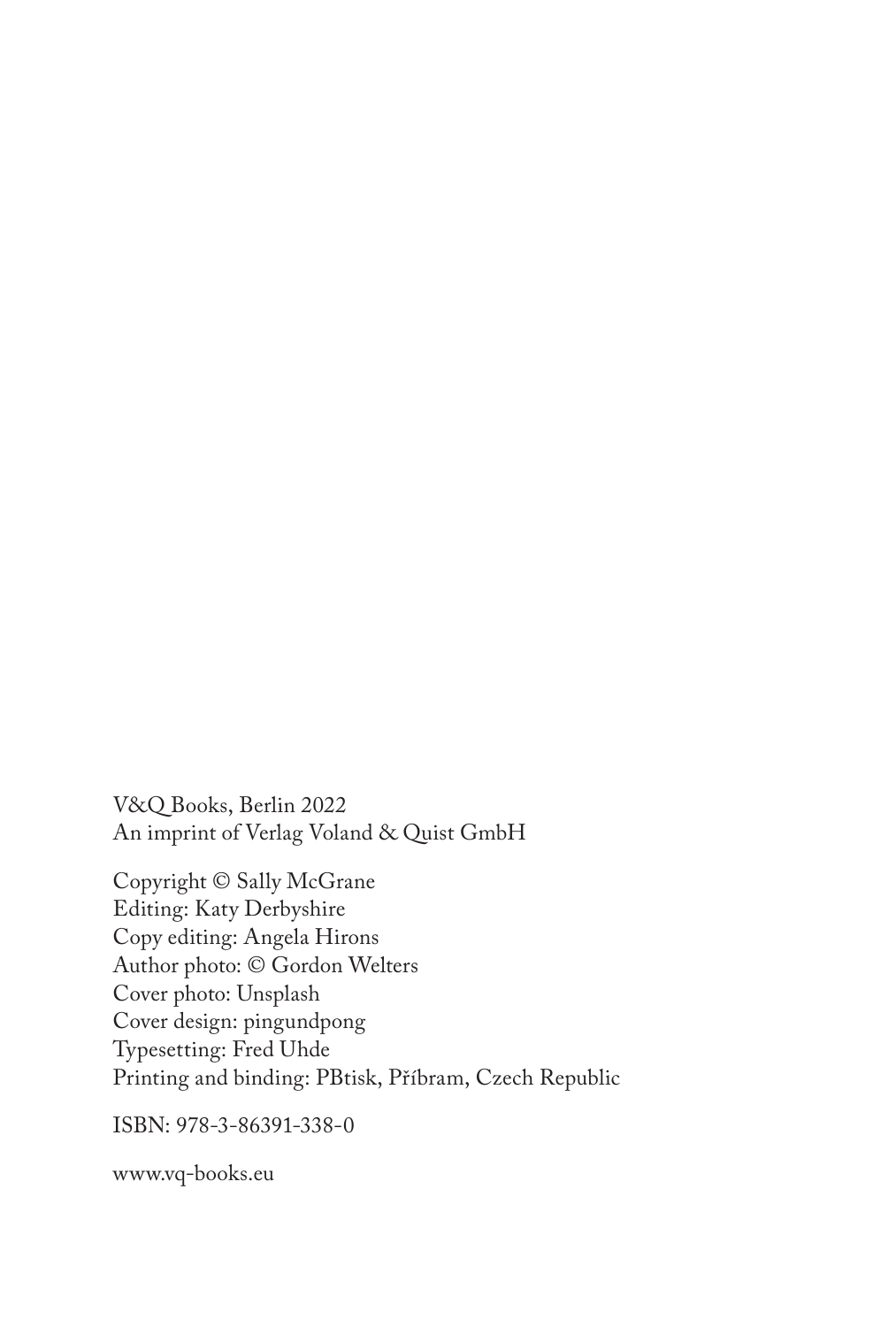## Prologue

'Well! I've often seen a cat without a grin,' thought Alice; 'but a grin without a cat! It's the most curious thing I ever saw in my life!'

Lewis Carroll, *Alice's Adventures in Wonderland* 

## 1

Mr Smiley was a fat, dirty cat, with ragged mouse-coloured fur, mottled with a darker shade of rat. His distinguishing mark, and the reason for his (wholly inappropriate) name was an ancient, jagged scar that ran from his left eye to his right jaw. His apparent indolence was, in fact, a highly-developed gift for intuition: Mr Smiley knew what was coming before it arrived, and made sure to be out of the  $way - or in the right place.$ 

This talent was, in Mr Smiley's opinion, the key to his success. Of course, there were other important qualities as well. Brutality, the ability to walk away, a gift for the double cross, a keen understanding of the enemy, a keener understanding of your friends. The scar didn't hurt, either. As he said: 'You should have seen the other guy.' Followed by a long, low, rumbling purr.

Naturally, Mr Smiley understood, thanks to various insipid conversations he had overheard in his long life, that there was a general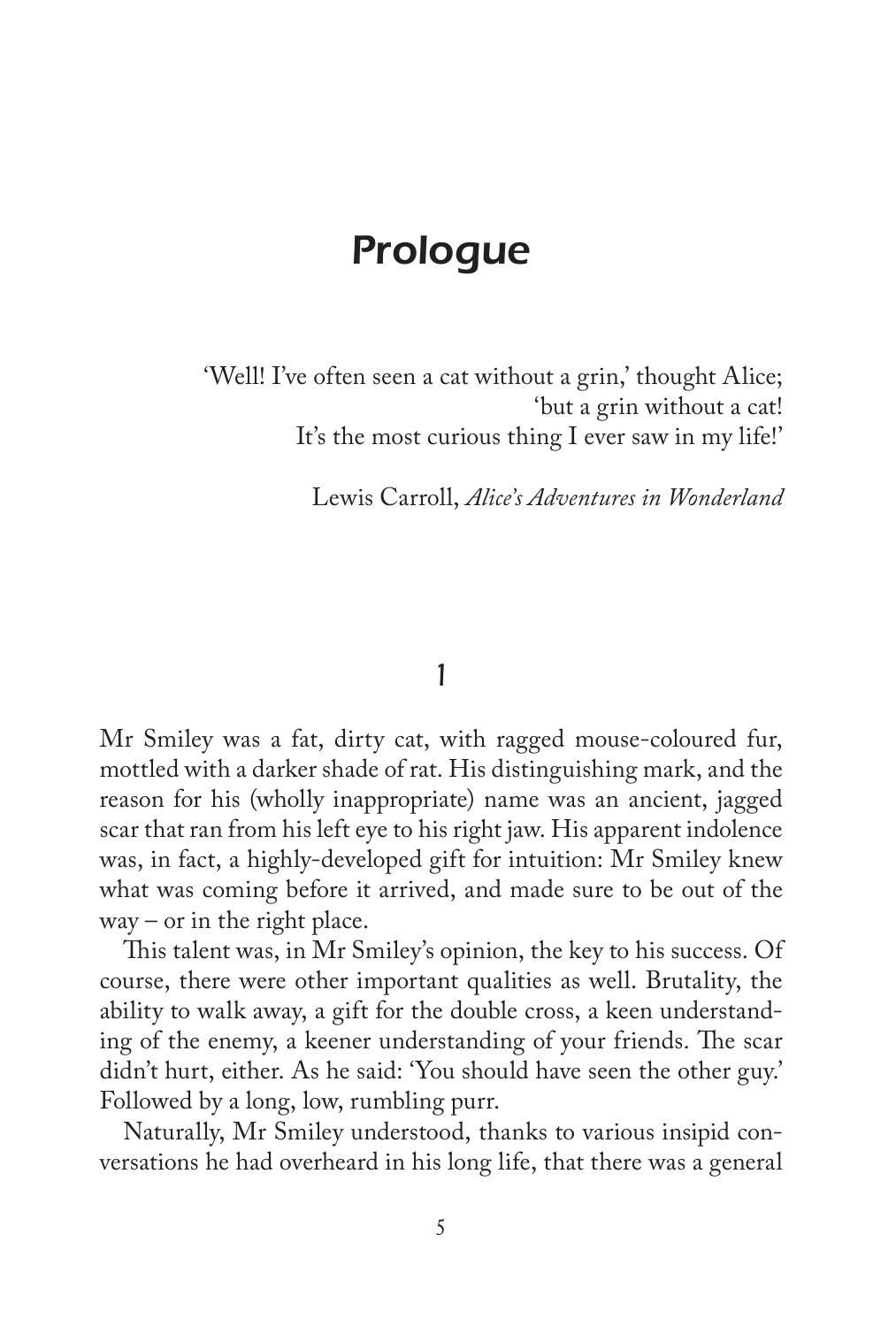belief among the human set that cats could not speak. Pure stupidity! But then Mr Smiley had a generally low opinion of humans. There was a saying among cats: 'The bigger the brain, the less interesting it is to eat.' In all of Odesa, in fact, Mr Smiley knew of only one man, a poet, who truly understood that cats could talk.

This poet – his name was Fishman, *what a delicious idea* – lived in a small dacha at the edge of town and was, according to his nameplate, also some kind of doctor. Every afternoon, patients came to see him. Once inside, they immediately lay down on a red velvet sofa. There, under the dusky eyes of the icons peeping down from the walls of the poet's office – now and then, the odd ray of sun induced a quick gold wink – these humans behaved in a most astounding manner. Instead of curling up for an afternoon catnap, they lay rigid, arms at their sides, and affixed their eyes to the ceiling. And talked. They talked and talked and talked. The poet folded his hands across his stomach, tucked his chin to his chest, and listened. After fifty minutes, these humans stood up again. Then, smiling or weeping, they left.

Afterwards, the poet – a large calm man with a head of white hair, a white beard, very intelligent, with the exception of an inexplicable inclination to feed the trio of wild hedgehogs who waddled into his garden each evening – sat at his computer. There, he typed up a kind of diary, which was – Mr Smiley's spies assured him – read all over the city. The cats weren't certain how the diary was distributed. Not via paper and ink, like in the old days. Some sort of scent, was Mr Smiley's guess. Mysteriously out of the range of feline olfactory detection, emitted when the poet pressed the button on the right side of his keyboard.

Sometimes Mr Smiley read over the poet's shoulder as he typed. The diary described the goings-on in the city: boring (in Mr Smiley's opinion) fights over language; can a Ukrainian writer write in Russian? – *pah! Let's see him write in Cat!* – altercations at the Worldwide Club of the Odesites; the question of Ukrainian nationhood; ghostly visitations; what he ate for dinner. In this densely populated literary landscape, the only sane creature was the poet's own black puss, the desultory Miss Kitty, who ruled the dacha garden with an iron paw (when she could be bothered), and whose crackling, well-placed bon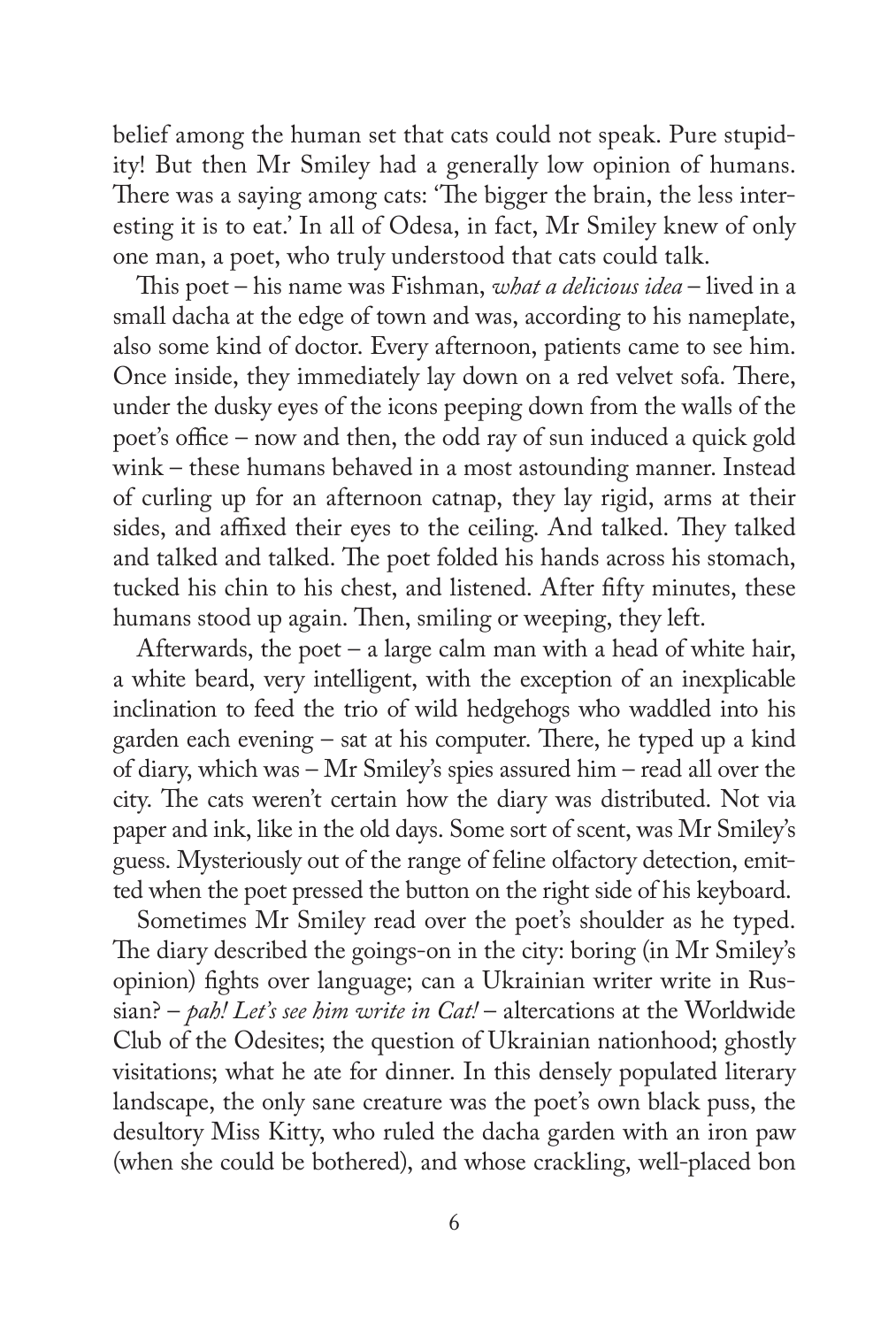mots made even a scarred, old battle cat like Mr Smiley chuckle. Of course, there were plenty of human women who talked to cats  $-$  in every city, women talked to cats – but the poet did more than talk. He listened. And he understood.

It was a hot night, late summer, anxious. A thick darkness had descended to just above the streetlights, which were bright in a patchy way – how had Grisha, the new governor, put it? – 'Like downtown Tbilisi in 1995.' Of course, cats like shadows. Still, Mr Smiley agreed the city could use some serious spiffing up.

\*

With a swish, Mr Smiley curled his tail. Pressed his body to a tattered brick façade. Listened. Felt. Became part of. The city had a single consciousness tonight. As if every building and every being breathed the violence in the air. Tourists in hot pants were jumpy. From car windows, the tinny beats were lower and louder than usual; from every corner came the sound of tyres screeching. The scent of burnt rubber. Soviet-made brakes wailing, heartbroken by their own demise. Boys were sensitive; of all the humans, they felt the energy first, and strongest. They revved their engines, sped through the cobblestone intersections, faster, more dangerous than usual.

Mr Smiley was among the few who knew exactly where the explosion the whole city felt coming was going to take place. Humans – the mafia, in particular – thought they knew everything. But who could know more, in this city, than the cats? The pretty orange ones who ingratiated themselves in exchange for fish; the louche white ones, sleeping all day on the sidewalks, the dark, ragged night-time spies who gathered in groups of six or seven, here on Gogol Street, eyes matted with gunk and bugs, awaiting instructions. The cats were everywhere, on every corner, under every café table, beside every terrace. No one knew more than the cats, and none of the cats knew more than Mr Smiley. For one simple reason: he was their boss.

Of course, he should have given this assignment to an underling, someone he could trust – like the muscular Tabby-kitty, or the clever,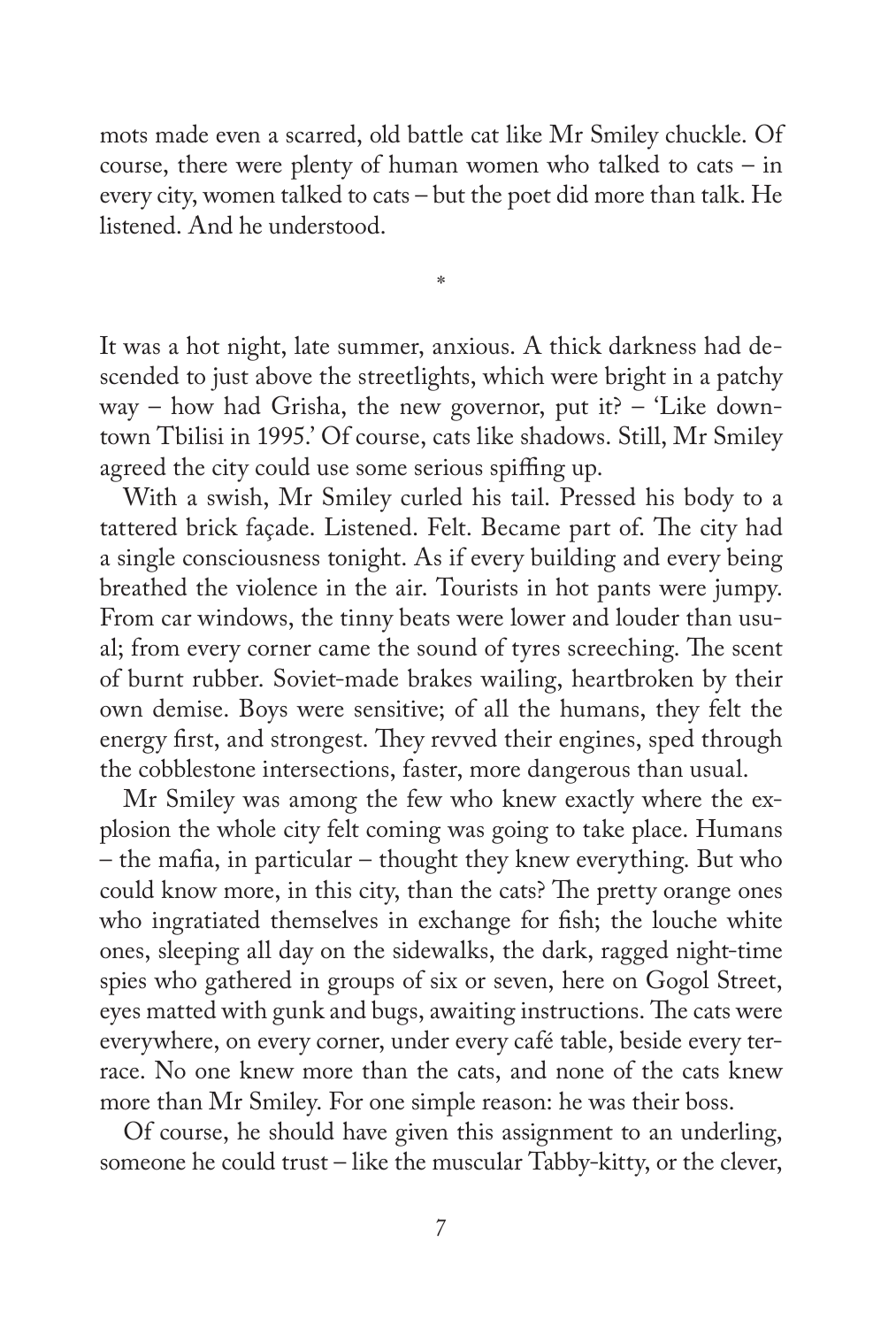vicious Boots. But while all cats could talk, not all cats could make themselves understood to the average human. And this wasn't an average human! No, this was Sima.

Even her name! Ser-a-phi-ma. The fiery angel. Sima to her friends. Simochka to him. How long had he loved her? How could an old alley cat like him even think of love? But since the day Mr Smiley had first caught a glimpse of her long legs, her marmalade tresses, her innocent, yet not entirely innocent smile, Sima had been the one for him. If he were a man! Or she were a cat! She would live like a queen among felines with that golden fur, those shapely limbs. He would make sure of that – if she were his concubine.

He had often thought of just what he would do with – and to – her, but it was no use. As it was, Mr Smiley wasn't sure how she felt about him. Sometimes, it was true, Sima chucked him under the chin and gave him an anchovy if she saw him outside the restaurant. But a lot of women did that. And of course, she had no way of knowing how important he was. How many felines would be thrilled if he showed a tenth – a thousandth – of this interest in them! How they threw themselves, quite literally, at his feet, splayed their hindquarters. But, no. No, he was no fool. Mr Smiley understood that when Sima looked at him, there was no hint of desire – no, for her, he was just another grubby if somewhat endearing stray. Not even good enough to be a pet.

Mr Smiley buried his anger. It wasn't Sima's fault. None of it was. And he knew what was going to happen here, at her mother's restaurant. 'Angelina's.' Quite a cook, that Angelina! She made a wonderful *forshmak*, a perfect combination of herring filet and apples, sugar, vinegar and eggs, mushed to a pasty consistency, ideally spreadable by knife, or tongue of cat – and she wasn't stingy with the leftovers, either. A generous woman with the elegant proportions of old age – as wide as she was tall – oh, Angelina would have made a wonderful mother-in-law for an outlaw like Mr Smiley, who needed the comforts of family life all the more, given the blood he was obliged to spill … He swished his tail in anger. Pipe dreams, again! It didn't matter. What mattered – what really mattered – was Sima.